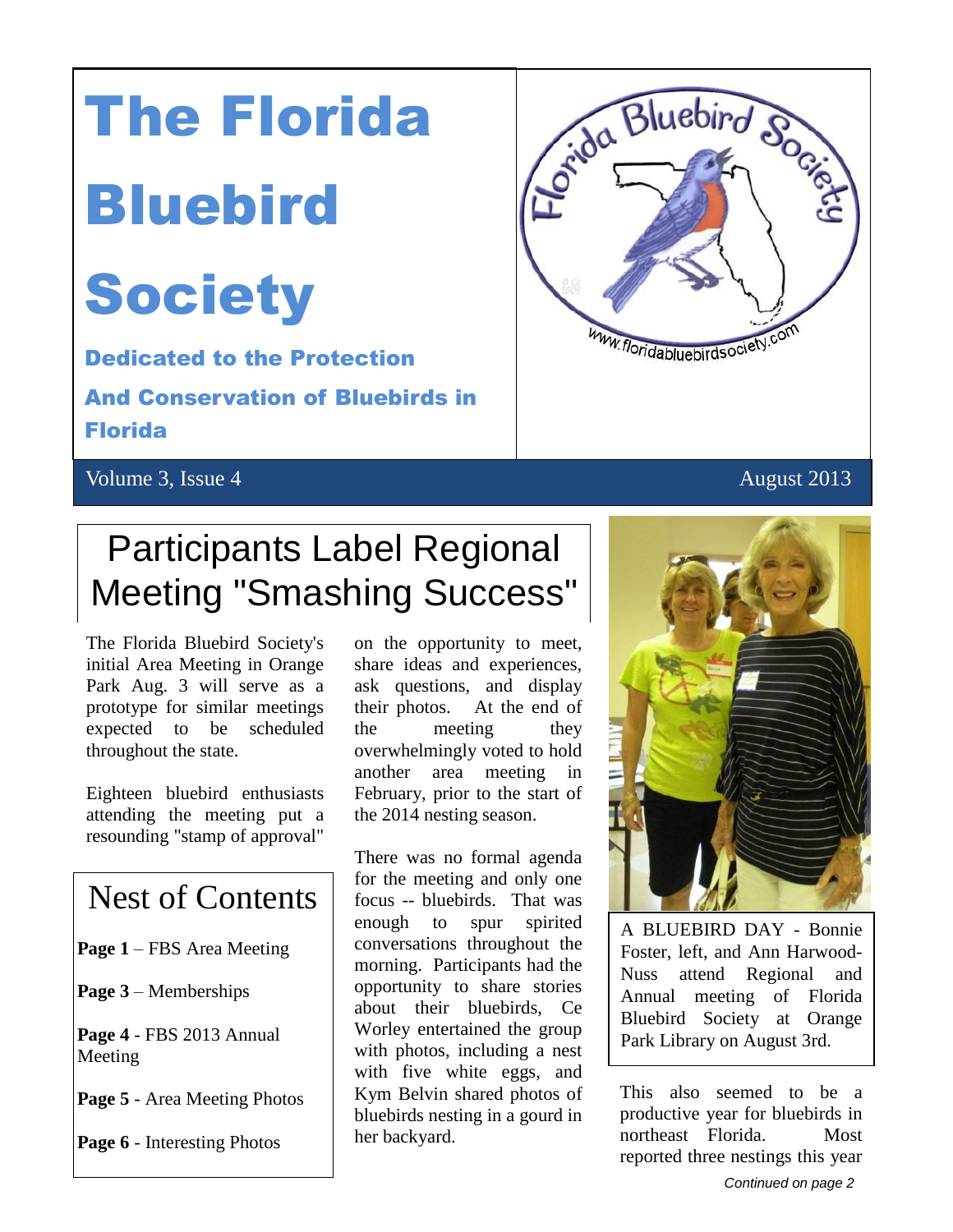## Regional Meeting Given "Stamp of Approval"

*Continued from Page 1*

and two members reported having four nestings.

#### **More Questions Than Answers**

With folks attending being experienced bluebirders, questions covered about every imaginable facet, with many of us knowing we would be doing some more research when we returned home.

 article) to "Can you have honeybee (Anyone had any experience with Questions ranged from "What is the molting process of bluebirds?" (the subject of a future newsletter hives near a bluebird nest box?" that!) Has anyone noted predation of the fledglings by crows? These are just a sampling of topics discussed during the meeting.

#### **How to "Snake-Proof" a Box**

There also was interest in finding a "fool-proof" way to deter predators -- particularly snakes -- and fire ants from getting into a nest box and in the use of nest cams.

#### **In reporting members' suggestions, the FBS does not endorse any product. Information is available on the Internet for the products mentioned below.**

When the topic of keeping snakes out of nest boxes was raised, some members reported success with Liquid Fence Snake Repellant. Use of food-grade Diatomaceous Earth (Red Earth) was suggested for combating insect problems, such as fire ants. It is composed of natural ingredients and reportedly



THIS IS HOW IT'S DONE - Mike Esposito, of BASCA, shows Ce Worley, left, and Faith Jones, FBS Treasurer, one of the many jigs used to construct products, such as bluebird nest boxes, by developmentally handicapped individuals in an injury-free workshop.

effective for up to nine months. One member warded off insects by placing Red Earth in the bottom of a nest box and around the base of the support pole. One downside on using Red Earth is that rain washes it away.

#### **Use of Nest Cams**

Use of nest cams, an excellent way to observe what is occurring inside a nest box without opening the box and disturbing the nestlings, was discussed. The Hawk Eye Nature Cam is being used by some FBS members. Word of caution: watching a nest cam can become addictive as well as being educational! It was noted that because of unforeseen circumstances the two nest cams at the Penney Retirement Community posted on the FBS' web page were "down" this season. They are expected to be operational in 2014.

The second part of the meeting included a brief overview of what the FBS is doing. Two areas stressed were importance of the twiceyearly statewide bluebird blitz and the newly initiated seasonal summary. Both will help the FBS gain a better knowledge of the distribution and breeding status of bluebirds in Florida.

It was noted that the blitz has a practical side. A California resident inquired about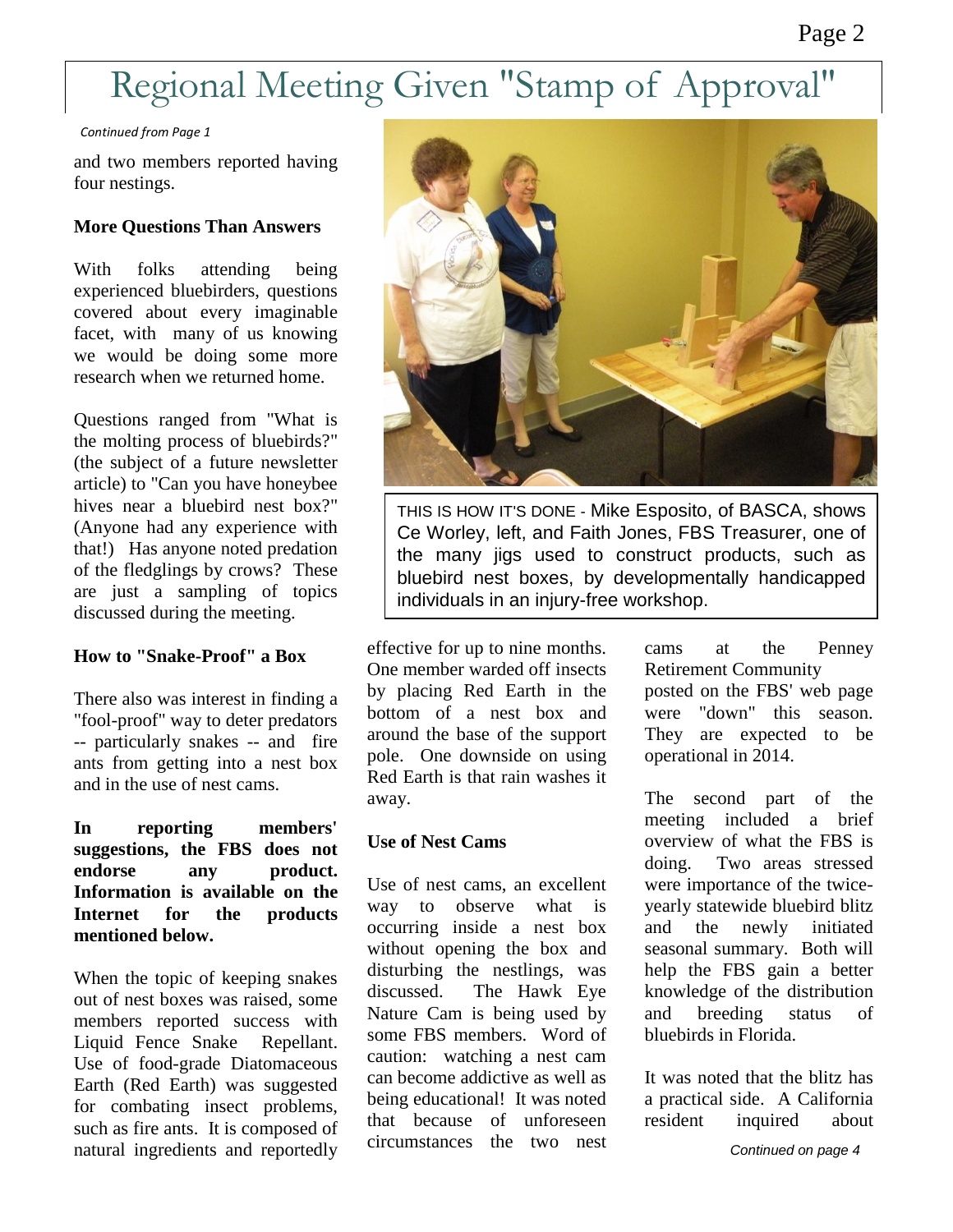Page 3



August is the month when all FBS annual memberships come due. Thanks to all of you who have already renewed your memberships.

We give special thanks to our members who have joined or renewed at the following levels:

## **Sponsor** David Foster Dick Yeager

## **Patron**

Janet Baksh Candace Bridgewater Bruce Darnell Ann Harwood-Nuss Jean Middleton

**Organization** Wild Birds Unlimited of Julington Creek 450 SR 13 N., St. Johns

I



## **Welcome to the Nest**

The FBS extends a warm welcome to the following new members

| Robyn Sieron                                                      | Jacksonville                                                       |
|-------------------------------------------------------------------|--------------------------------------------------------------------|
| Anna Hadrava                                                      | Jacksonville                                                       |
| <b>Michael Lamoree</b>                                            | Chiefland                                                          |
| <b>Bob Sutter</b>                                                 | Tampa                                                              |
| $D_{\alpha}$ $\ell$ $\ell$ $I_{\alpha}$ $N_{\alpha}$ $d_{\alpha}$ | $D_{\alpha\beta\gamma\delta\gamma\delta\gamma}E_{\alpha\mu\sigma}$ |

Pat & Lee Yoder Penney Farms



If you have not yet renewed, please send your annual dues to:

Faith Jones, FBS Treasurer

763 Mallard Dr.

Sanford FL 32771

This year you also can join or renew your FBS membership on PayPal.

If you did not receive a renewal notice, please notify us at floridabluebirdsociety@gmail.com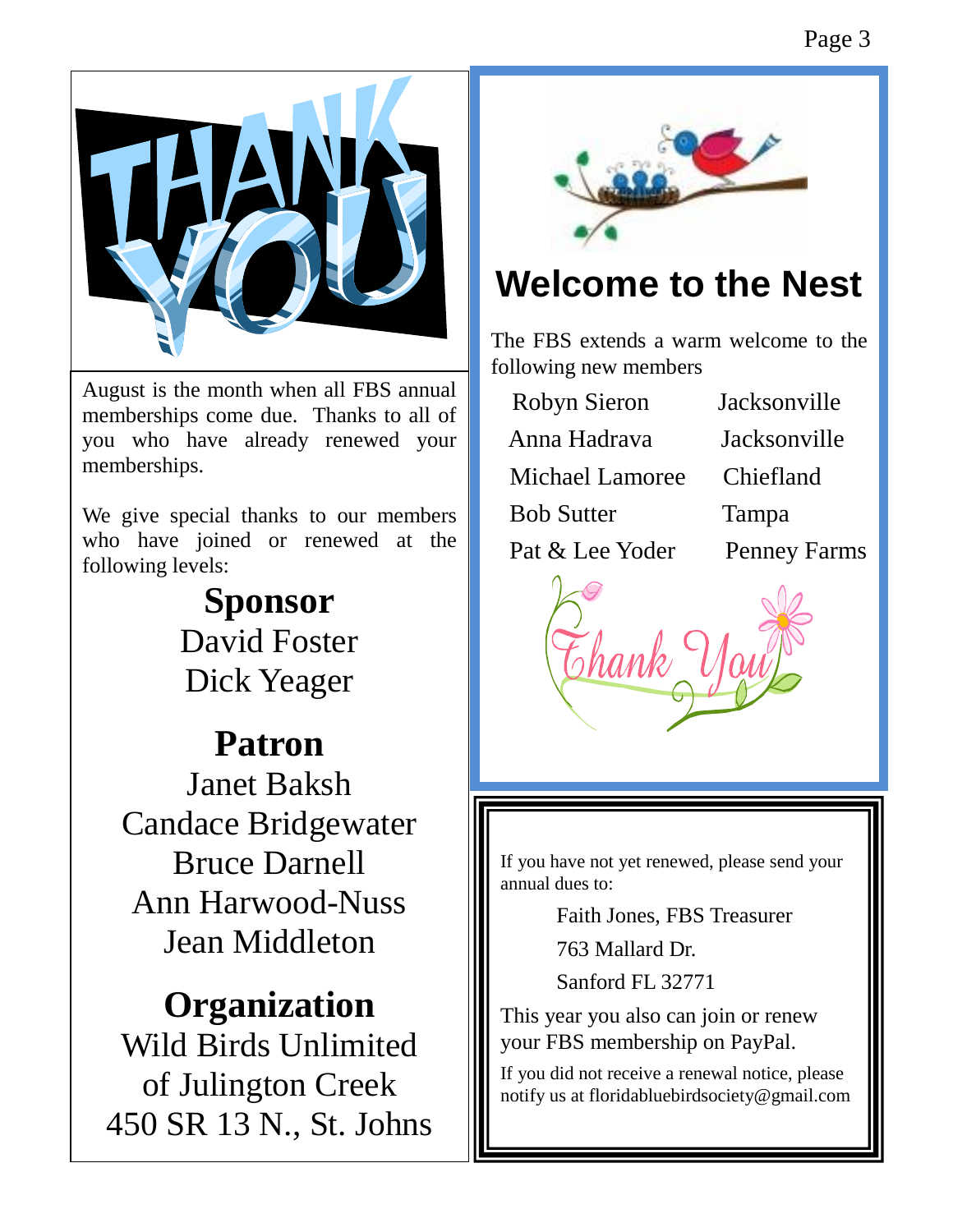### **Area Meeting Features Bluebirds, Pizza and Field Trip**

#### *Continued from Page 2*

bluebirds in Collier County. The chart on the FBS webpage showed that during every blitz bluebirds were reported in Collier County.

**Reminder: The FBS 2013 Statewide Fall Bluebird Blitz will be held Friday, Nov. 8, and Saturday, Nov. 9. Check the FBS web site (floridabluebirdsociety.com).**

With the present nesting season winding down, members were reminded to complete the seasonal summary previously emailed to them and emailed to members along with this newsletter. The form is to be added to the FBS home page.

There were a variety of positive responses when the FBS asked what more it could be doing to help its members. Answers included adding clickable links to other bluebird sites on the FBS home page, increased participation at nature-related events, more publicity, and an active Facebook page.

Robyn Sieron accepted the latter two challenges and will take over the FBS Facebook page. She also offered to use her contacts at a local TV station to get the FBS some air time in the Spring.

After a pizza break at a local restaurant the meeting was capped by a tour of BASCA, a non-profit organization serving developmentally handicapped

individuals (see article in January 2013 FBS Newsletter). Members toured the impressive injury-free workshop BASCA has created. Using specially created jigs, individuals with developmental and intellectual disabilities can saw and assemble an assortment of wood products, such as bluebird nest boxes created to FBS specifications, without fear of hurting themselves. BASCA is a successful tribute to the vision and creativity of John Cone, executive director, and a "must visit" for anyone in the area.

Interested in meeting other bluebirders in your area? If so, contact Bill Pennewill at billsbluebirds@yahoo.com, who will work with you in planning a meeting of past, present (and future!) FBS members. A "core" county will be selected and invitations sent to all past and present FBS members in that and the surrounding counties. Members also can invite nonmember bluebird enthusiasts to the area meeting.

## **FBS Elects 2 Board Members During 2013 Annual Meeting**

The Florida Bluebird Society named two new board members during the 2013 Annual Meeting held in conjunction with the area meeting in the Orange Park Public Library on August 3rd.

Named to serve "at-large" on the board were Cheri Martin-Spray, of Inverness, and Sandra Zubrowski, of Middleburg.

The meeting ended the tenure of Elena Sachs as Recording Secretary. Elena had been with the FBS since its inception in 2009 and will be greatly missed. Elena was the calm voice of reason who could provide useful insights when the board was struggling with difficult issues. She will be

hard to replace.

Zubrowski indicated an interest in following up on the suggestion made during the meeting that the FBS pursue the possibility of increasing its presence at community activities and events and perhaps "piggybacking" with other groups to help spur interest in the FBS' mission to conserve and protect bluebirds.

Martin-Spray will assume the task of helping to coordinate the FBS' teleconferences.

Bill Pennewill was re-elected FBS President for another oneyear term.

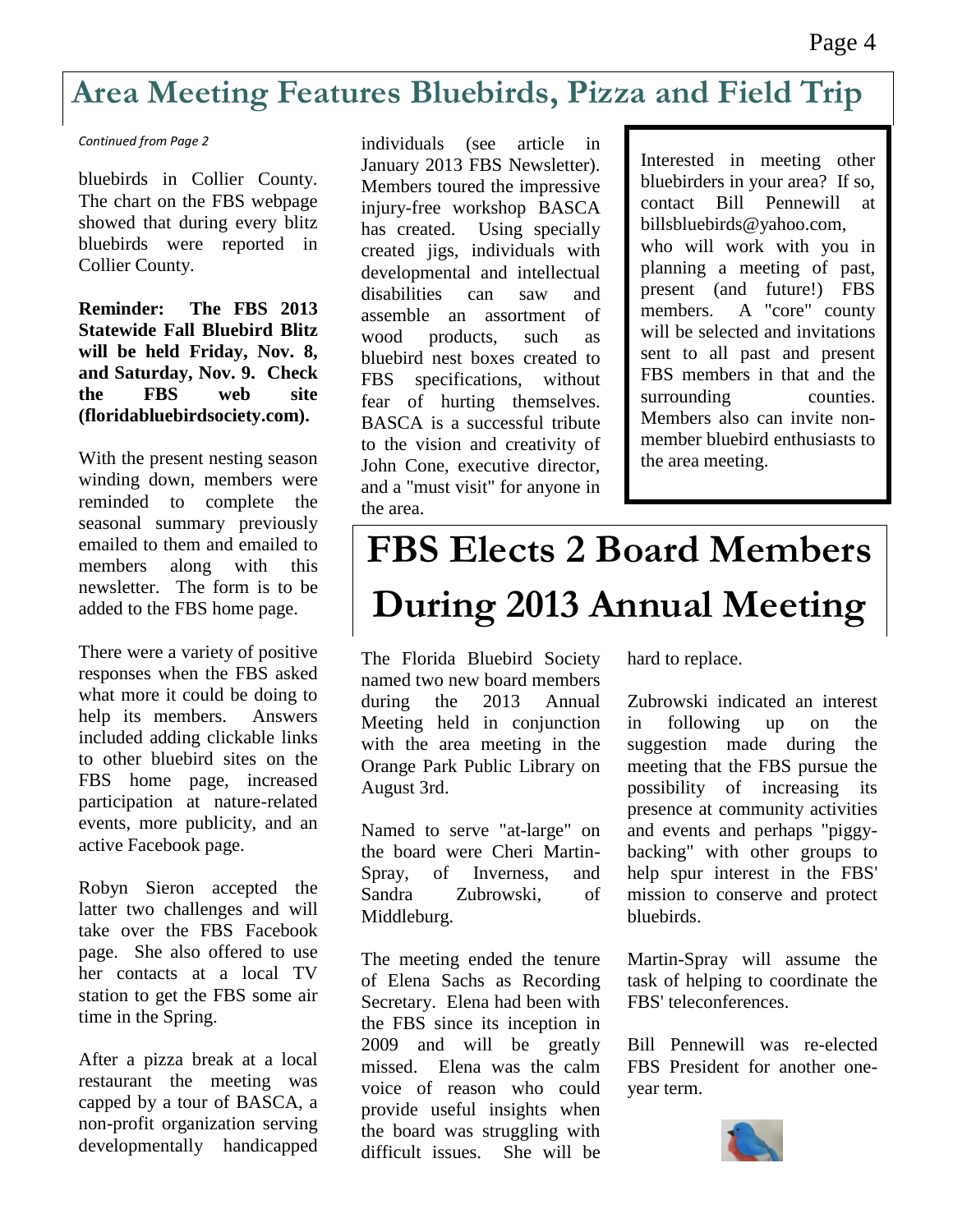

**MEETIN' AND EATIN' AT AREA MEETING** - In bottom photo Bill Pennewill works the projector and Ce Worley discusses her bluebird pix during the FBS' first area meeting in Orange Park Library on Aug. 3. It wasn't all bluebirds, as folks in top photo enjoy their pizza before BASCA tour.

#### Page 5